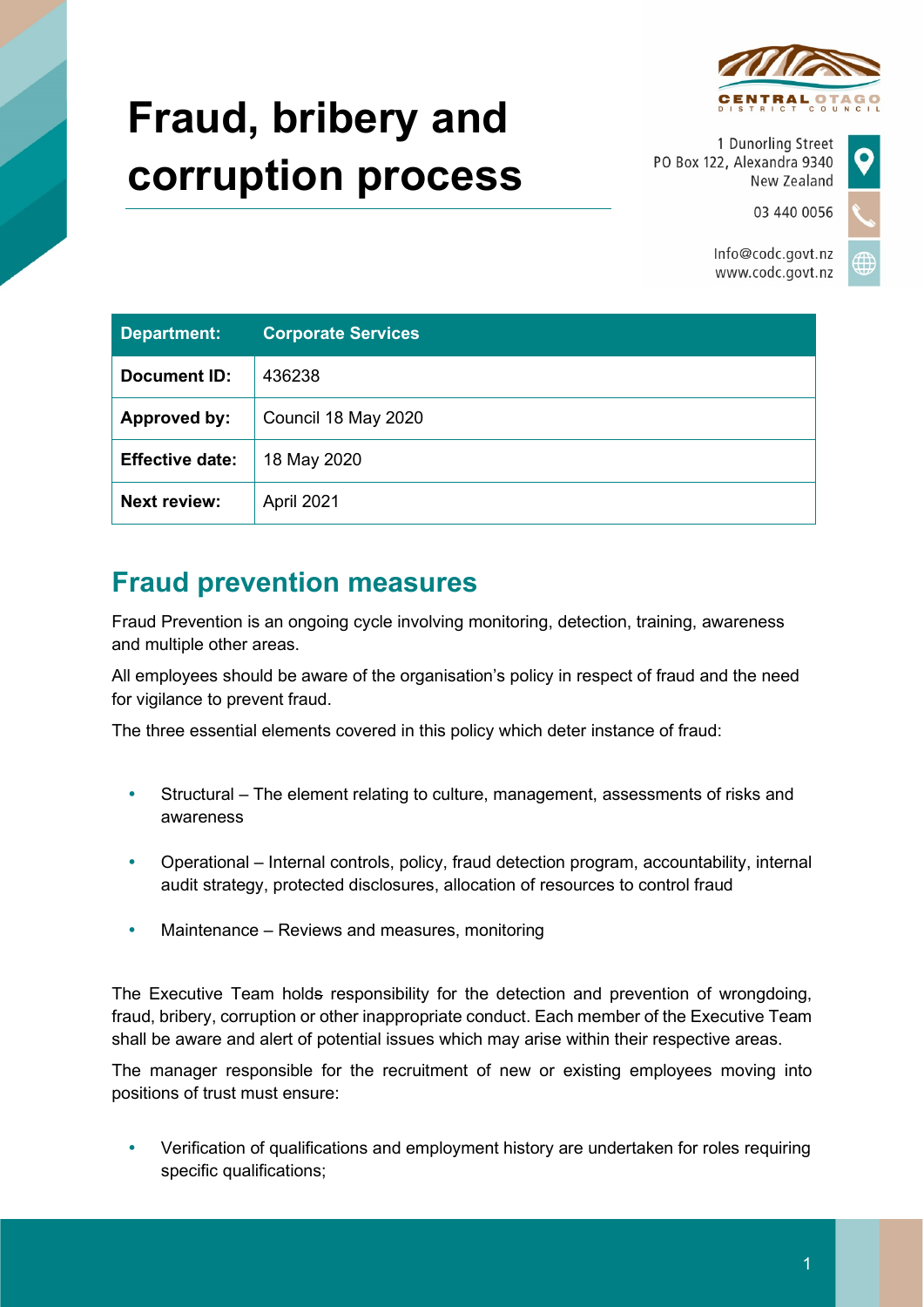

- Processes are undertaken throughout the recruitment process which align with the Council's People and Culture Policies to ensure the best fit for the position is attained;
- Mandatory criminal declarations and criminal history checks for all roles which are third tier and above, are a position of trust or deemed 'high risk' such as financial roles.

## **Measures for reducing the probability of wrongdoing and fraud**

- Relevant, visible and accessible policies which are regularly monitored, particularly relevant to those areas susceptible to fraud
- Obtaining Interest declarations from both employees and elected members, even if there are no interests to declare
- Regular internal and external audits
- Reviewing and updating processes and procedures regularly to reflect organisational change
- Training Regular and tailored training for all staff, with emphasis to third-tier managers and the Executive Team in their respective areas
- Regular promotion of ethical behaviour and fraud awareness through the induction program, training, policy updates and other such initiatives
- The Gift Register being regularly reviewed by the Chief Executive Officer

#### **Training and awareness**

Fraud awareness training is essential for all employees. Broad and regular training is encouraged, with regular updates to educate and refresh employee memories, encouraging staff to work together to improve the organisation, revealing opportunities to make procedures more efficient and effective.

# **Fraud Detection**

Employees are essential in the detection of fraud. A strong transparent and honest work environment and organisational culture reduces the probability of wrongdoing occurring. There are three main conditions which enable instances of fraud to occur within an organisation:

- Incentives/Pressures Internal or external incentives which motivate fraud or wrongdoing e.g. financial troubles.
- Opportunities Circumstances exist which allows fraud or wrongdoing to occur e.g. ineffective or non-existent controls.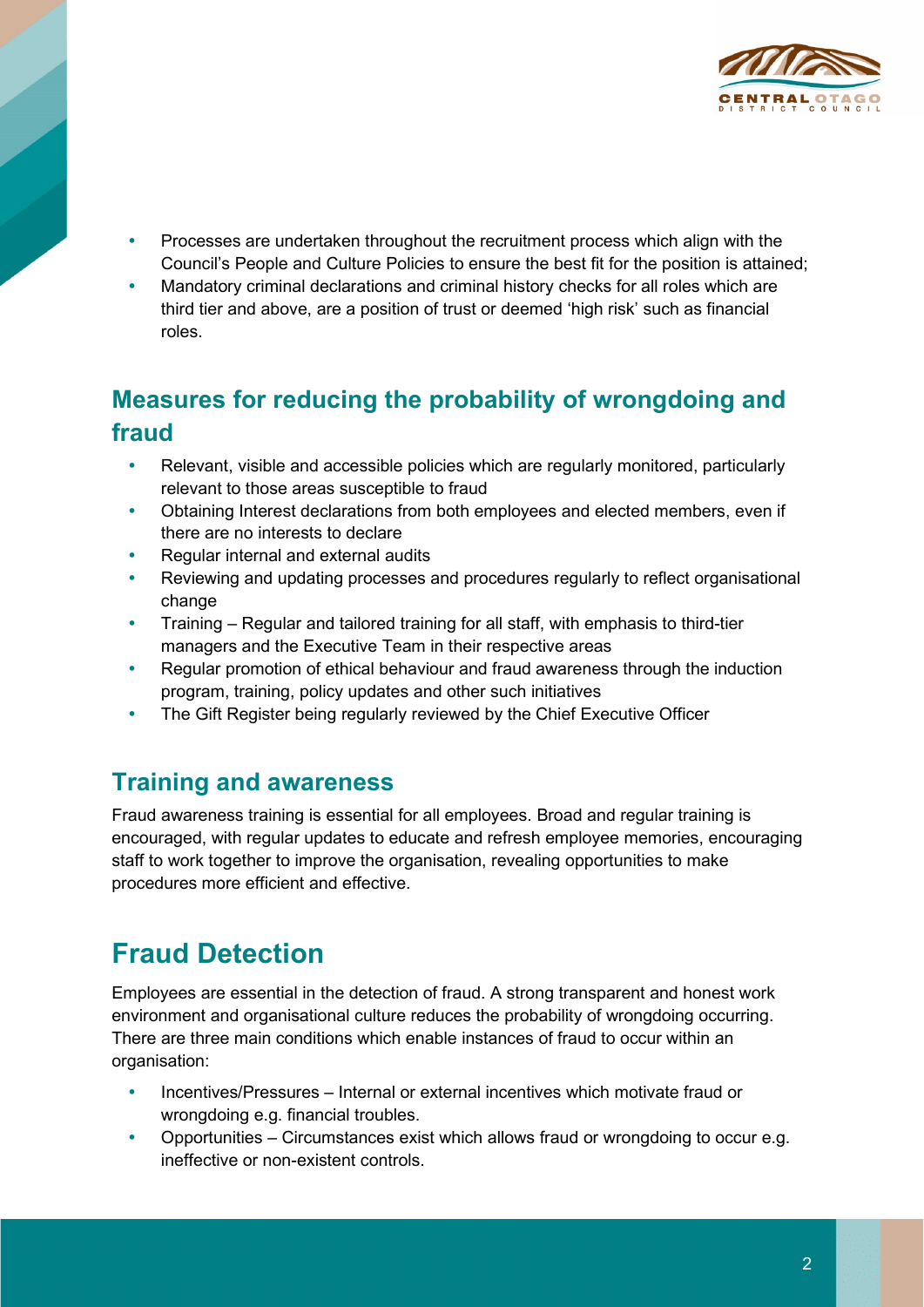

 Attitudes and Culture – Rationalisation of fraud or corruption e.g. attitudes such as "the organisation doesn't need the money".

It is important that the organisation works to prevent these attitudes and conditions from arising.

There are several warning signs associated with fraud and wrongdoing. The following are attributes which may be associated with fraud:

- Unexplained wealth lifestyle which exceeds their own means
- Being secretive
- Extensive record keeping
- Employees who don't take time off, working long hours when others may not be around
- Working in isolation
- Illogical and sometimes irrational decision making
- Lack of detail in invoices

It is important to note that while one or two of these characteristics in isolation do not necessarily mean an employee is committing a wrongdoing, increased scrutiny should occur when several of these risk factors are observed.

### **Investigation**

A comprehensive fraud prevention programme involves effective investigation. This ensures employees are aware that staff are actively looking for wrongdoing in the organisation, acting as a deterrent.

If wrongdoing is suspected after initial enquiries, an investigation will be conducted to ascertain relevant facts.

Upon notification of suspected wrongdoing, the staff member who received the report shall immediately notify the Fraud Officer who will determine if the report is valid before immediately reporting to the Chief Executive Officer, who will then seek appropriate legal counsel or other professional advice before the investigation begins.

The Chief Executive Officer will commence the investigation into the circumstances surrounding the wrongdoing and within 20 working days of disclosure, a decision on the scale of investigation must be made by the appropriate personnel. The employee must be provided the opportunity to comment on any allegation made against them.

If there is an opportunity for evidence to be destroyed, tampered with or removed, the employee may be suspended if deemed appropriate by the Chief Executive Officer (as the employer), with the input of the Executive Manager – People and Culture to ensure the appropriate procedures are employed.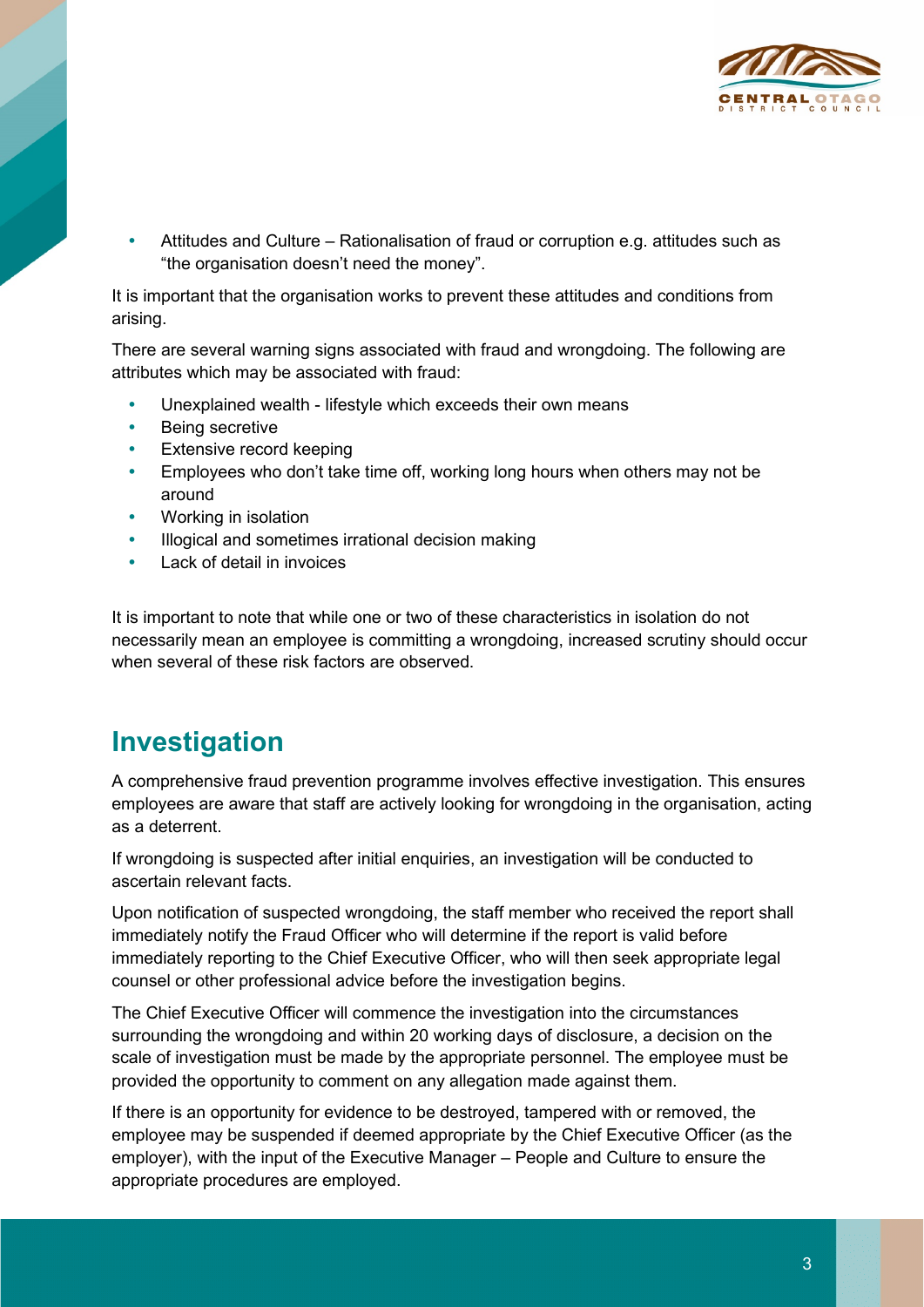

If the fraud investigation involves activities of an external party, the party will be notified of the investigation and the contract or service agreement will be suspended until investigations are complete. In the instance that services are essential, this decision will be at the Chief Executive Officers discretion.

The Executive Manager – Corporate Services, in conjunction with the Chief Executive Officer, may:

- Establish an investigation team to examine the suspected wrongdoing. The Fraud Control Officer and the Executive Manager – People and Culture should be included in the investigation team.
- Utilise external resources if deemed appropriate.

If wrongdoing has been identified and established, the Executive Manager – People and Culture shall take the following actions.

- Initiate an internal disciplinary process in accordance with the Central Otago District Council House Rules.
- Consult legal counsel regarding the case being referred to the appropriate law enforcement agency.
- Ensure the Chief Executive Officer is informed every step of the process.

Where wrongdoing is being investigated, the Executive Manager – Corporate Services and the investigation team have full and unrestricted access to all records and Council premises subject to the Privacy Act 1993. The Investigator has the right to examine, copy and/or remove any information when it is in scope of the investigation.

# **Confidentiality**

All persons involved in the investigation and having knowledge of the wrongdoing shall treat any and all information received with confidence.

Investigation results will not be disclosed to any person other than those whom are involved directly with the wrongdoing and have a legitimate need to know.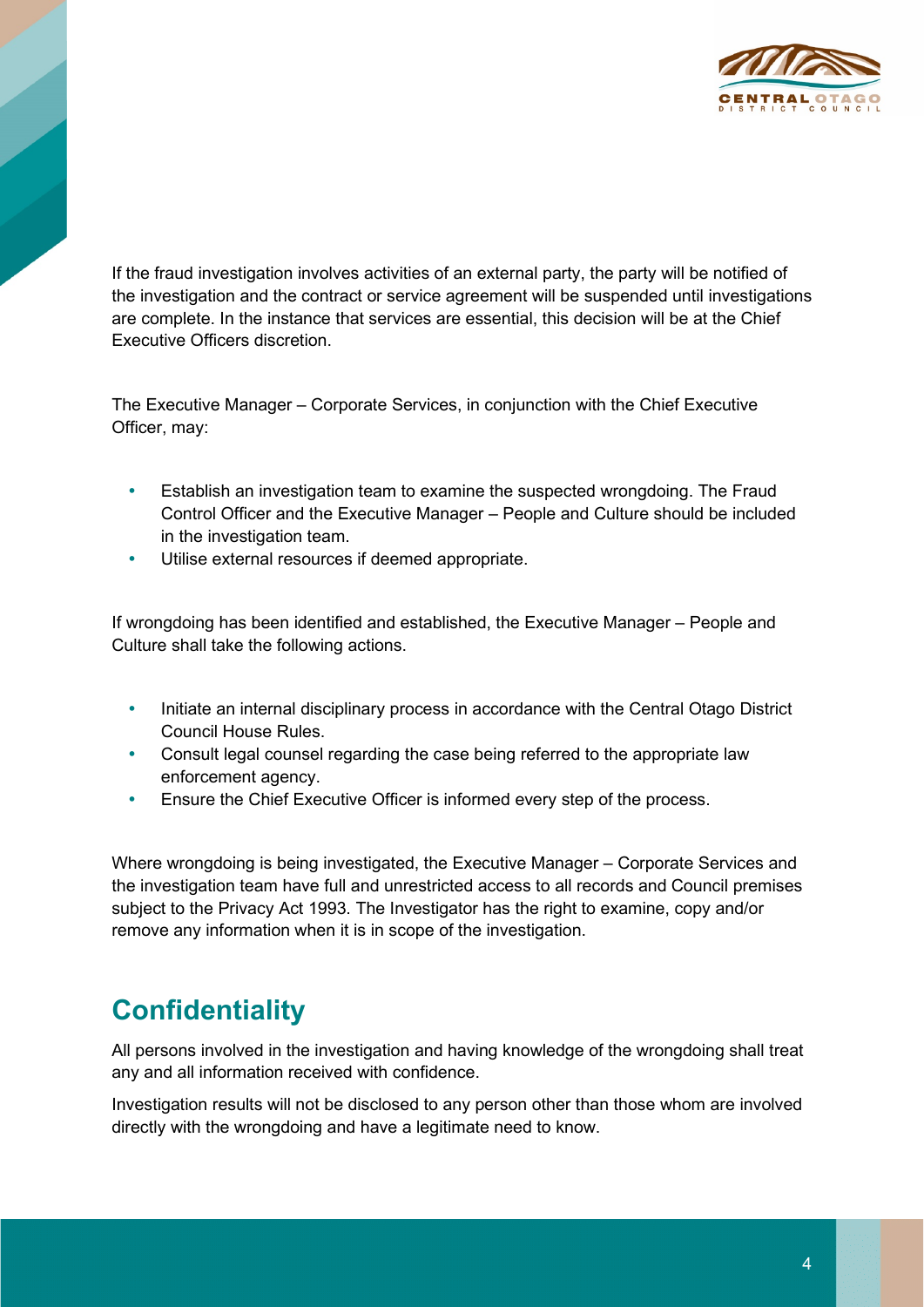

Any enquiries regarding the activity under investigation from the suspected person, their lawyer or any other person should be directed to the Executive Manager Corporate Services who will provide information at the discretion of the Chief Executive Officer.

No information regarding the investigation shall be released until the investigation team is in full agreement.

#### **External Communication**

The investigation team, Executive Manager - Corporate Services and the Chief Executive Officer shall provide approval for all statements to the media regarding the investigation and suspected wrongdoing.

The Executive Manager - Corporate Services shall immediately inform the wrongdoing, fraud, or suspected fraud, to Council's external auditors and insurers.

#### **Disciplinary Process**

The Executive Manager – People and Culture shall be informed of the outcome from the investigation. If it is suspected that wrongdoing has occurred, an internal disciplinary process shall be undertaken in accordance with Central Otago District Council 'House Rules'. All suspected or actual incidences will be investigated in consultation with the Chief Executive Officer, as the employer, or the Council in the instance that the Chief Executive Officer is suspected of wrongdoing. All investigations found to be of substance will be passed on to the appropriate authority, being the Police or Serious Fraud Office.

If the reporter is not satisfied with the results of the investigation, they may contact The Ombudsman or the Serious Fraud Office.

#### **Measurement and Review**

The Executive Manager – Corporate Services is responsible for the administration, application and revision surrounding the Policy and Process documents.

The Policy and Process documents will be reviewed annually or as required. These documents remain valid irrespective of whether the review date has passed.